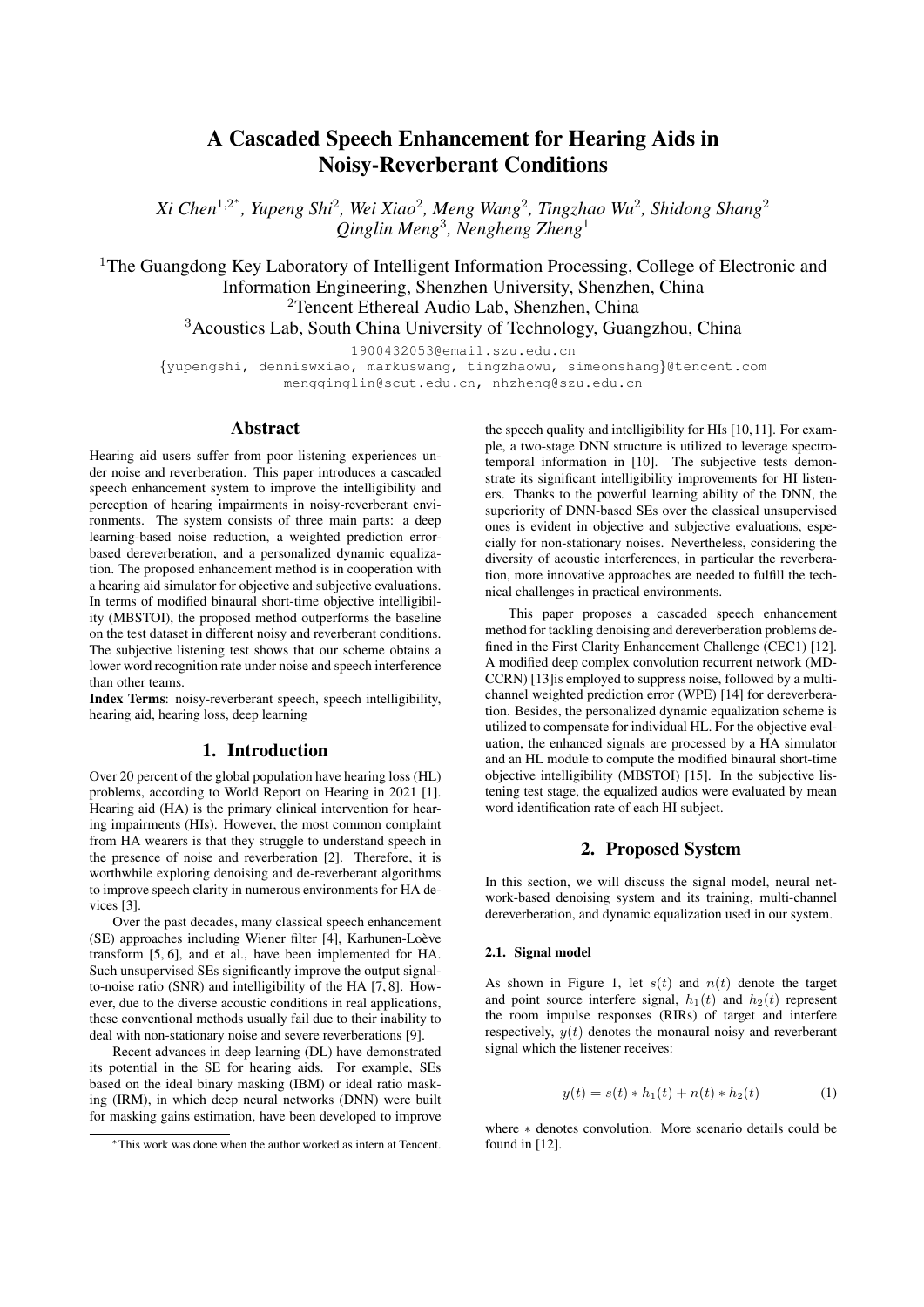

Figure 1: *Scenario diagram (top view).*

#### 2.2. System overview

As illustrated in Figure 2, a cascaded speech enhancement system including MDCCRN and WPE is implemented to remove the noise and reverberant components in tandem.

The CEC1 proposed two stages to evaluate the objective and subjective intelligibility of submitted entries, respectively. In the objective stage, the enhanced signal is processed by the HA simulator and the HL simulator to compute the MBSTOI scores. Besides, dynamic equalization is utilized for listening perception improvement. The equalized gain of each frequency band is calculated on individual binaural pure-tone airconduction audiograms.

#### 2.3. NN-based denoiser

The NN-based denoiser is a built-in MDCCRN that introduces a complex encoder-decoder architecture with long-short term memory (LSTM) layers as the bottleneck layer. As depicted in Figure 3, MDCCRN consists of six complex conv2D/deconv2D layers. Besides, the complex LSTM layer is implemented to capture the temporal dependencies of the encoder outputs. The complex convolution  $(S * W)$  illustrated in the dotted box of Figure 3 can be formulated as:

$$
F_{out} = (S_r * W_r - S_i * W_i) + j(S_r * W_i + S_i * W_r)
$$
 (2)

where  $W_r$  and  $W_i$  are the real and imaginary kernel weights of the complex convolutional layers, respectively. Similarly, the complex operations in LSTM and FC layer are the same as Eq. (2).

Furthermore, skip connections (concatenation) and batch normalization (BN) are used to stabilize the model training. In this work, a casual DCCRN model configuration is designed for real-time applications. Compared with the original DCCRN, the proposed MDCCRN employs unidirectional LSTM layers and smaller convolutional filter depths for conv2D/deconv2D layers with causal padding.

The training target of MDCCRN is a complex ratio mask (CRM) which is optimized by signal approximation. Given the complex-valued spectrogram of the noisy input  $Y$ , the estimated output  $X$  can be computed as:

$$
X = Y_{mag} \cdot M_{mag} \cdot e^{Y_{phase} + M_{phase}} \tag{3}
$$

where  $Y_{mag}$  and  $Y_{phase}$  denote the magnitude and phase of Y respectively. Similarly, the Polar coordinate representation of the CRM is  $M = M_{mag} \cdot e^{M_{phase}}$ .

To further enhance the denoised output, we apply a postfilter to the estimated CRM magnitude part  $M_{mag}$  [16]. The postfilter introduces a wrapped gain as:

$$
\widetilde{M}_{mag} = M_{mag} \times \sin(\frac{\pi}{2} M_{mag})
$$
\n(4)

where  $\widetilde{M}_{mag}$  approaches 0 (noisier band) denotes deemphasize noise-domain frequency bins. Besides, a global gain compensation is applied to avoid over-attenuating the enhanced output signal:

$$
G = \sqrt{\frac{(1+\beta)\frac{E_0}{E_1}}{1+\beta(\frac{E_0}{E_1})^2}}
$$
(5)

where  $E_0$  is the energy of the enhanced signal using  $M_{mag}$ and  $E_1$  is the enhanced signal energy using the wrapped gain  $\widetilde{M}_{mag}$ . In this paper,  $\beta$  is set to be 0.02 as in [16]. Therefore, the final output could be formulated as:

$$
X = G \cdot Y_{mag} \cdot \widetilde{M}_{mag} \cdot e^{Y_{phase} + M_{phase}} \tag{6}
$$

#### 2.4. WPE based dereverberation

This method is a delayed linear prediction-based technique, which only models the late reverberation into an auto-regressive (AR) process and leaves early reflections of the speech signal in the prediction residual. To account for the time-varying characteristics of speech, the statistical model-based approach [17] iteratively estimates the time-varying speech variance and normalizes the linear prediction with this speech variance.

#### 2.5. Post-processing module

The post-processing module is designed to simulate the listening perception of HA users. This module includes the HA simulator and the baseline HL simulator to simulate the signal processing in hearing aids and impaired ears. Two options of HA simulators are optimized to improve objective intelligibility and subjective listening perception, respectively:



Figure 2: *Schematic diagram of the proposed system.*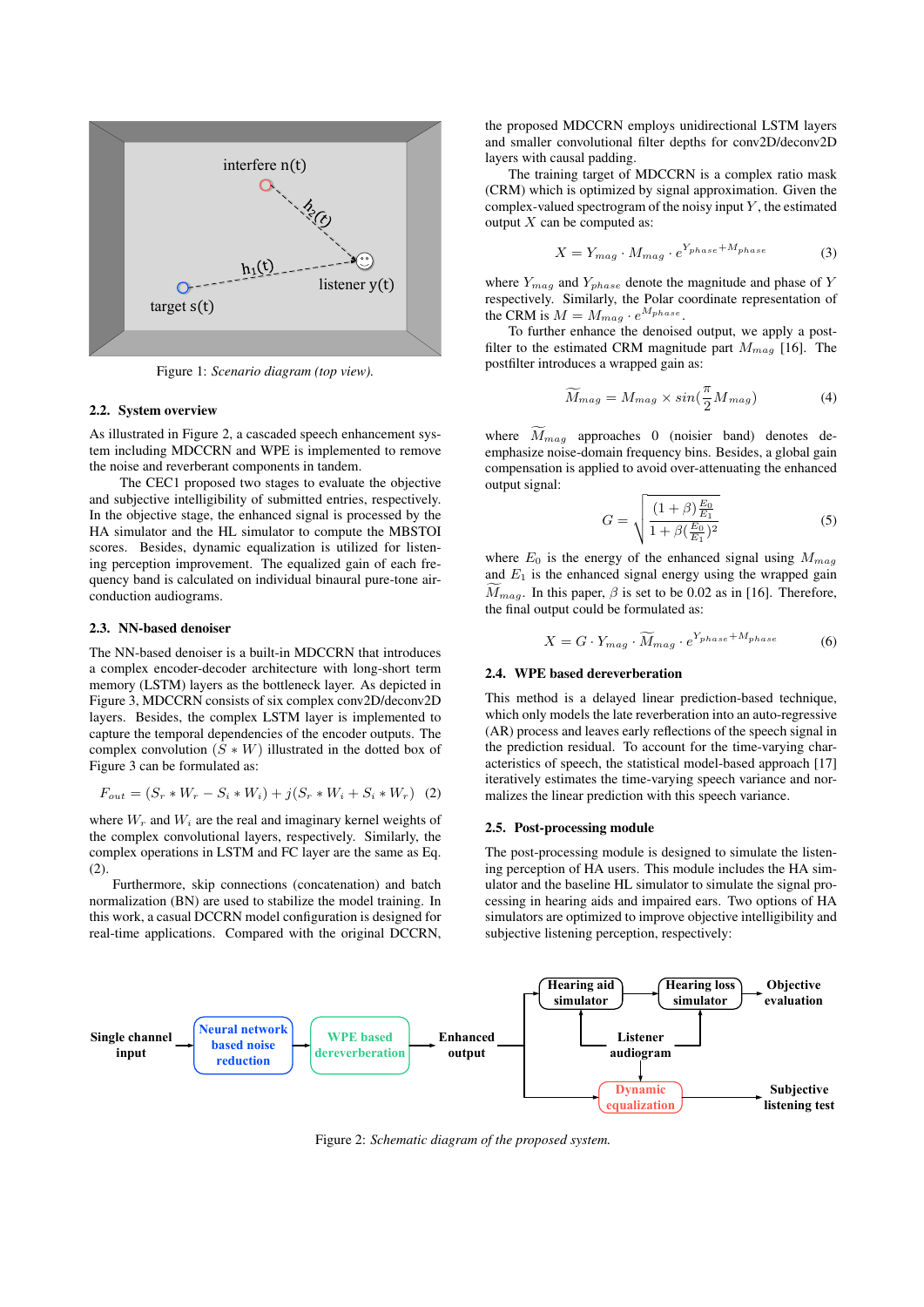

Figure 3: *Block diagram of MDCCRN-based denoising.*

Table 1: *Fitting strategy for dynamic equalization.*

| SPL(dB)          | HLT(dB)                                      | Gain(dB)                                                           |
|------------------|----------------------------------------------|--------------------------------------------------------------------|
| $\leq 40$ dB     | $0dB \sim 20dB$<br>$20dB \sim 60dB$<br>>60dB | $\cup$<br>$HLT - 20$<br>$0.5 \times HLT + 10$                      |
| $40dB \sim 65dB$ | $0dB \sim 20dB$<br>$20dB \sim 60dB$<br>>60dB | $\mathbf{0}$<br>$0.6 \times (HLT - 20)$<br>$0.8 \times (HLT - 23)$ |
| $65dB \sim 90dB$ | $0dB \sim 40dB$<br>>40dB                     | $\mathbf{0}$<br>$0.1 \times (HLT - 10)^{1.4}$                      |

SPL: sound pressure level; HLT: hearing loss threshold

Option-1: the baseline HA algorithm offered by CEC1. The baseline fitting strategy is based on the Camfit compressive algorithm [18], which calculates compression ratios for eight subbands with center frequencies at [177, 297, 500, 841, 1414, 2378, 4000, 6727] Hz. The gains differ from each other according to their varying bilateral pure-tone audiograms (PTA). The HA module involves the openMHA configurations [19] which could fit the HIs' dynamic range and take advantage of the spatial cues from two microphones of HA devices.

Option-2: a dynamic equalization modifying the spectrum of the enhanced speech. This scheme is derived from the strategy in Figure 6 of [20], which employs a loudness normalization rationale. As shown in Table 1, the equalization gains are calculated based on the sound pressure level and the hearing loss threshold at each frequency band defined at Camfit compressive algorithm.

To simulate impaired hearing, the baseline HL module is developed by the Auditory Perception Group at the University of Cambridge [20]. For subjects with HI, the main symptoms are their reduced dynamic range and low resolution on temporal and frequency information. The module simulated those attenuated mechanisms with loudness recruitment and spectral smearing processes.

### 3. Experiments

### 3.1. Dataset

In this experiment, the target signals are from the British National Corpus recorded by 40 speakers [21], while speech in-

terfere data come from Open-source Multi-speaker Corpora of the English Accents in the British Isles [22]. The noise interferences are a collection mainly from Freedsound [23] database. The binaural room impulse responses (BRIRs) are created in Real-time acoustic simulation software [24]. All the samples are stereo utterances with the sampling rate at 44.1 kHz and SNRs ranging from -6 to 12 dB. All the audios in the training dataset are downsampled to 16 kHz to extract input features for neural network training because the MBSTOI metric only focuses on the envelope below 5 kHz. Specifically, 2000 scenes in the development dataset are randomly selected for validation. Finally, mean MBSTOI scores are computed using the rest 500 scenes (3 listeners per scene) from the development dataset.

### 3.2. Settings

For all the schemes, the window length and hop size are 32 ms and 20 ms, and the FFT length is 512. The convolution channels of the encoder and decoder for the casual MDCCRN are {16-32-64-128-128-128} and {128-128-128-64-32-16}. The kernel size, stride, and padding are modified to (5,1), (2,1), and (0,0) for casual operations. The complex LSTM between the encoder and decoder consists of two unidirectional LSTM layers with 128 hidden units. Except for the final output layer, BN and complex LeakyReLU are implemented to all the hidden layers. AdaBelief optimizer [25] with  ${l r = 0.002, \varepsilon = 1 \times 10^{-12}, \beta = (0.9, 0.999) }$  and CosineAnnealingLR [26] with  $\{T_{max} = 25, \eta_{min} = 4 \times 10^{-8}\}$  are used to optimize the model for minimizing the objective loss function:

$$
L = L_{SI-SNR} + L_{STOI} \tag{7}
$$

where  $L_{SI-SNR}$  is the SI-SNR loss in [13] and  $L_{STOI}$  is the STOI loss obtained using torch-stoi [27].

### 3.3. Evaluation

The MBSTOI, a binaural intelligibility metric based on shorttime objective intelligibility (STOI) [28], is employed for objective evaluation. Three candidate schemes are evaluated.

1) NN: a DNN-based speech enhancement system is applied to mixture input for denoising and de-reverberation.

2) NN-WPE: a DNN-based model followed by WPE to enhance the noisy-reverberant input. The DNN model first suppresses the noise, and then WPE removes the late reverberation to obtain the anechoic output.

3) WPE-NN: WPE followed by a DNN-based model, in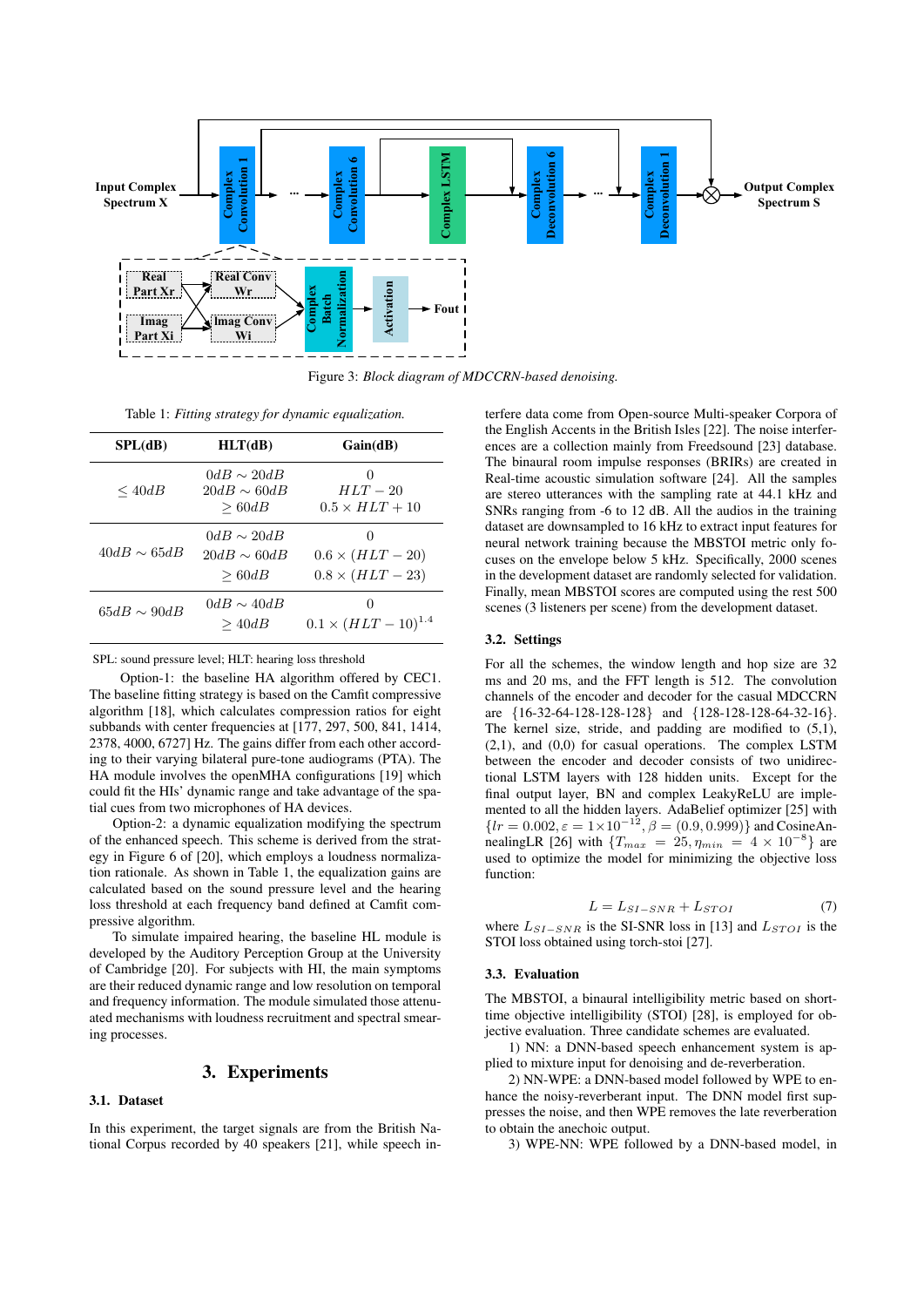

Figure 4: *Word correctness in different noise types of the proposed system, compared with the CEC1 baseline in subjective listening test.*

which the WPE and DNN are the same as that in 2). That is, the DNN-based model removes the noise from the de-reverberant output processed by WPE.

Subjective assessment is based on mean words identified correctness rate (i.e., correctness) of 27 HIs who completed the listening test conducted by the CEC1 organization.

### 3.4. Results and discussion

Table 2: *Mean Speech intelligibility results on the dev set. The bold value indicates the best-performing algorithm.*

| <b>Methods</b>  | <b>MBSTOI</b> |
|-----------------|---------------|
| <b>Baseline</b> | 0.53          |
| NN              | 0.54          |
| NN-WPE          | 0.60          |
| WPE-NN          | 0.55          |
| Clean           | 0.71          |

Table 2 gives the MBSTOI scores for different methods., where the 'Clean' represents the target signals, the 'Baseline' represents enhanced speech processed by the system baseline (provided by the CEC1 organizer). As shown, the 'NN-WPE' is the best (score 0.60) one in terms of the MBSTOI score. Therefore, the 'NN-WPE' enhanced signals are submitted to the stage of objective evaluation (E004). The casual model is trained for 80 epochs and the well-trained model with the best validating results is used for evaluation. Besides, the computational complexity is about 39 MFLOPs. The one-frame processing time of our PyTorch implementation of MDCCRN is approximately 1ms tested empirically on an Intel i7-9750U PC.

Based on the 'NN-WPE' enhancement module, two options of HA schemes are compared with objective metrics. The mean score of equalized signals is slightly lower (0.57) than those processed with the baseline HA module. However, it sounds more natural and steadier. Therefore, the equalized signals are submitted to the subjective evaluation stage (E018).

Figure 4 shows the median score and distribution of the proposed system between speech and noise interference compared with the baseline. The results show that the proposed method is better than the baseline in background noise conditions but worse in competing speaker scenes. The reason is that the DCCRN incorporated in our system focuses on noise reduction but ignores speech separation. Considering the hearing difference between individuals, Figure 5 shows the correctness among 27 HI listeners under two noise types, i.e., speech and noise interference. Concerning the speech interference, 12 listeners perform better with the proposed enhancement algorithms; the correctness of 17 listeners is higher than the baseline





Figure 5: *Word correctness comparison of each listener in different noise types.*

in background noise. These results show that the enhancement and equalization could be effective in specific circumstances for HIs. However, there are still 8 participants who could not benefit from our system under both noise-related conditions. The reason may be their HL severity, as the correctness is below 50% in the baseline scene.

### 4. Conclusions

This paper proposed a cascaded speech enhancement scheme for improving speech perception in noisy and reverberant environments. The scheme involves deep learning-based denoising, dereverberation utilized in WPE, and dynamic equalizationbased hearing compensation. Both objective and subjective evaluation show that our system could improve speech intelligibility for HIs under noisy-reverberant conditions. However, the relatively poor performance under speech interfere shows the essence of speech separation. Further work includes the investigations of novel approaches for speech enhancement in noisereverberant conditions (including speech separations) and more effective HA algorithms to compensate for moderate to severe HL.

## 5. ACKNOWLEDGE

This work is jointly supported by National Natural Science Foundation of China (61771320), Guangdong Key Area R&D Project (No. 2018B030338001). Qinglin Meng and Nengheng Zheng are the corresponding authors.